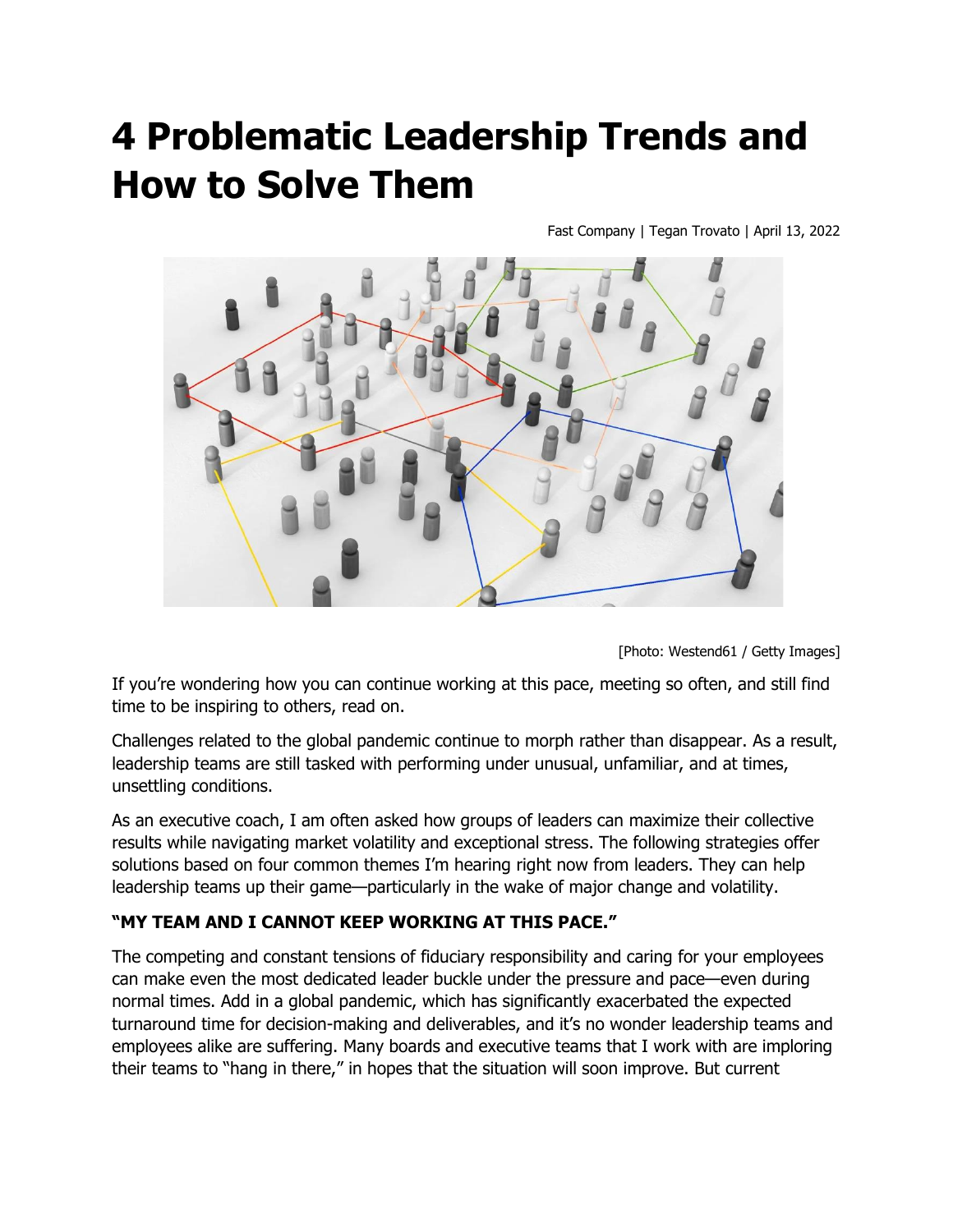predictions suggest that COVID-19's endemic status may not arrive until 2024. Can you and your teams keep this up for two more years? Most of the executives I've spoken with say no.

Yet, while leaders across the organization may acknowledge that no one can continue working like this, the first question is, who's going to do something about it? Many companies look to middle management as a way to squeeze more juice from the organization, and their go-to solutions are often to temporarily add staff or explore opportunities to leverage their technologies better—both of which cut into gross profit.

I've found that leadership teams are actually in a better position to become effective change management sponsors than middle managers are; but they tend to be underutilized. When executive teams can get out of the weeds of their functional areas and envision a new future for balancing corporate profit concerns with employees' human need to slow down, it can help ensure that both responsibilities are met while catalyzing organizational innovation and growth.

## **"OUR LEADERSHIP TEAM DOESN'T HAVE TIME TO MEET EVERY WEEK."**

Here's a specific outcome of the "drinking through the fire hose" pace that the pandemic has exacerbated: Many leadership teams are regularly sacrificing their time together so that each leader can focus on their functional areas. Yet, having leaders stuck working in silos—and failing to get the brightest brains in the business together on a weekly basis—is short-sighted. I've witnessed firsthand that there may be some short-term pain when leaders unplug once a week from working toward their own functional goals to establish a shared purpose, measurable goals, and best practices with their peers across the organization.

But the time each leader sacrifices toward their most direct objectives is well worth it in return for the long-term gain of having the entire leadership team working together to deliver nextlevel products, services, and innovation, which are difficult to create within a single functional area. With this in mind, the CEO or other member of the executive team should hold all leaders accountable for regular, scheduled collaboration meetings to deliver weekly on shared goals.

## **"I NEED MY TEAM TO THINK ABOUT THE ORGANIZATION FIRST AND THEIR AREA SECOND."**

On a related note, while there are almost always opportunities at the C-level to create an expectation for enterprise thinking first and then "team" accordingly, I've found that enterprise thinking is a skill that's often underdeveloped in early- to mid-career executives. Helping leaders develop in this area requires a clear declaration and expectation that they do so, and at least one leader who does this well on the team.

It takes time for leaders to transition from individual to organizational thinking, so the executive team should also take steps to help create a culture of enterprise thinking. Consider using these four questions to shift the focus from "mine" to "ours" at weekly leadership team meetings:

- What is best for the entire business?
- How does this help the organization meet its overarching goals for the year?
- How would making this change disrupt or catalyze plans at the enterprise level?